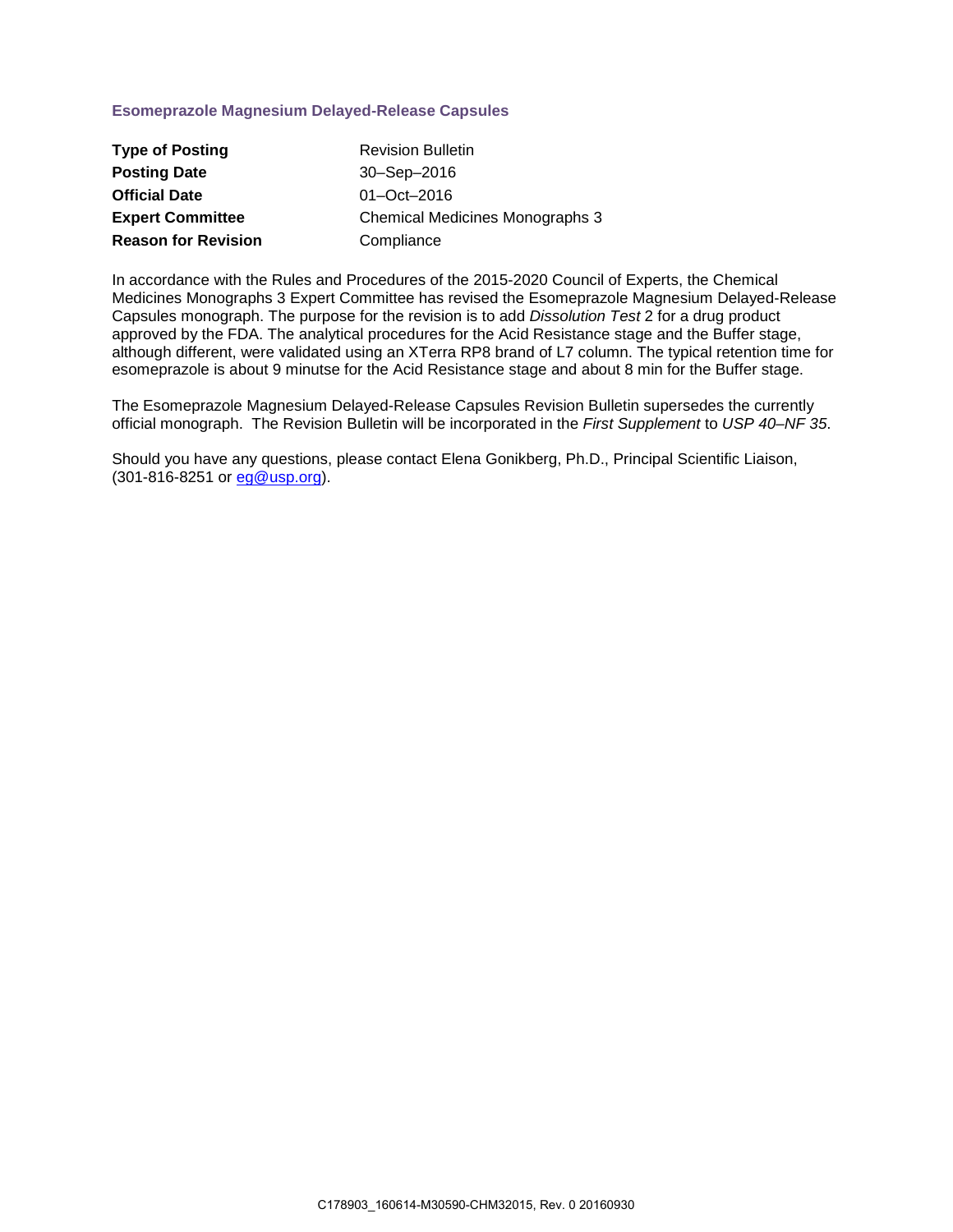- 
- 

**A**<br> **A**<br> **Example 5.0 Example the control in the control control complete that the summative flack and 60 mL of Diluent, and shake for 20<br>
26.6 g/L of dibasic sodium phosphate dimentioned in the distolve the pellets. S** 

the *Sample stock solution* in water Chromatographic system

**Sample:** *Standard solution*

[NOTE—The elution order is the *R*-enantiomer, followed **PERFORMANCE TESTS** by the esomeprazole peak, which is the *S*-

enantiomer.] *Change to read:* **Suitability requirements**

**Resolution:** NLT 1.0 between the enantiomer peaks **• DISSOLUTION**  $\langle 711 \rangle$ <br>Analysis

**Samples:** *Standard solution* and *Sample solution*<br>**Calculate the ratio of the retention times of the es**omeprazole peak in the Standard solution and the *Sample solution*:

$$
Result = (t_U/t_S)
$$

$$
t_U
$$
 = retention time of esomeparazole from the  
Sample solution  
Time: 30 min in a pH 6.8 phosphate buffer

•

10.5 mL of 1.0 M monobasic sodium phosphate buffer

and 60 mL of 0.5 M dibasic sodium phosphate buffer, and diluting with water to 1000 mL.

- **Esomeprazole Magnesium Delayed-** and diluting with water to 1000 mL.<br>**Release Capsules Chapses Capsules Exerces Capsules Exerced in Identification test A.**<br>of the *Buffer*. Dilute with water to 1000 mL.
- **DEFINITION**<br>
Esomeprazole Magnesium Delayed-Release Capsules contain<br>
an amount of Esomeprazole Magnesium equivalent to<br>
NLT 90.0% and NMT 110.0% of the labeled amount of<br>
esomeprazole (C<sub>17</sub>H<sub>19</sub>N<sub>3</sub>O<sub>3</sub>S).<br>
Transfer 10
- mL of USP Omeprazole RS.<br>Sample stock solution: Mix the contents of NLT 20 **Sample stock solution:** Mix the contents of NLT 20<br> **A.** Capsules. Transfer a portion of the Capsule content,<br>
Puffer, Presence a pul 6.0 phasebate buffer contening
	-

$$
Result = (r_U/r_S) \times (C_S/C_U) \times 100
$$

- (See *Chromatography*  $\langle 621 \rangle$ , *System Suitability*.)  $r_U$  = peak response from the *Sample solution*<br> **Mode:** LC  $r_S$  = peak response from the *Standard solution*<br>
Detector: UV 302 nm
	-
	-
- Detector: UV 302 nm<br>
Column: 4.0-mm × 10-cm; 5-µm packing L41<br>
Flow rate: 1 mL/min<br>
Injection size: 20 µL<br>
System suitability<br>
System suitability<br>
System suitability<br>
System suitability<br>
System suitability<br>
System suitabi

**Test 1.** (RB 1-Oct-2016)<br> **Medium:** 0.1 N hydrochloric acid; 300 mL. After 2 h,<br>
continue with a pH 6.8 phosphate buffer as follows. *Sample solution*: To the vessel, add 700 mL of 0.086 M dibasic sodium phosphate, and adjust with 2 N hydrochloric acid or  $2 N$  sodium hydroxide, if necessary, to a pH of  $6.8 \pm 0.05$ .

**Apparatus 2:** 100 rpm

*<sup>t</sup><sup>S</sup>* = retention time of esomeprazole from the **Standard solution:** Prepare a solution containing *Standard solution* 2 mg/mL of USP Omeprazole RS in alcohol. Dilute this Acceptance criteria:  $0.98-1.02$  solution with pH 6.8 phosphate buffer to obtain a solution containing (*L*/1000) mg/mL, where *L* is the la-**ASSAY**<br> **• PROCEDURE bel** claim, in mg/Capsule. Immediately add 2.0 mL of **PROCEDURE • PROCEDURE PROCEDURE**<br> **PROCEDURE** 0.25 M sodium hydroxide to 10.0 mL of this solution,<br> **Buffer:** Prepare a pH 7.3 phosphate buffer and mix. [NOTE—Do not allow the solution to stand<br>
10.5 mL of 1.0 M monobasic sodium phosphate buff

2016 The United States Pharmacopeial Convention *All Rights Reserved.*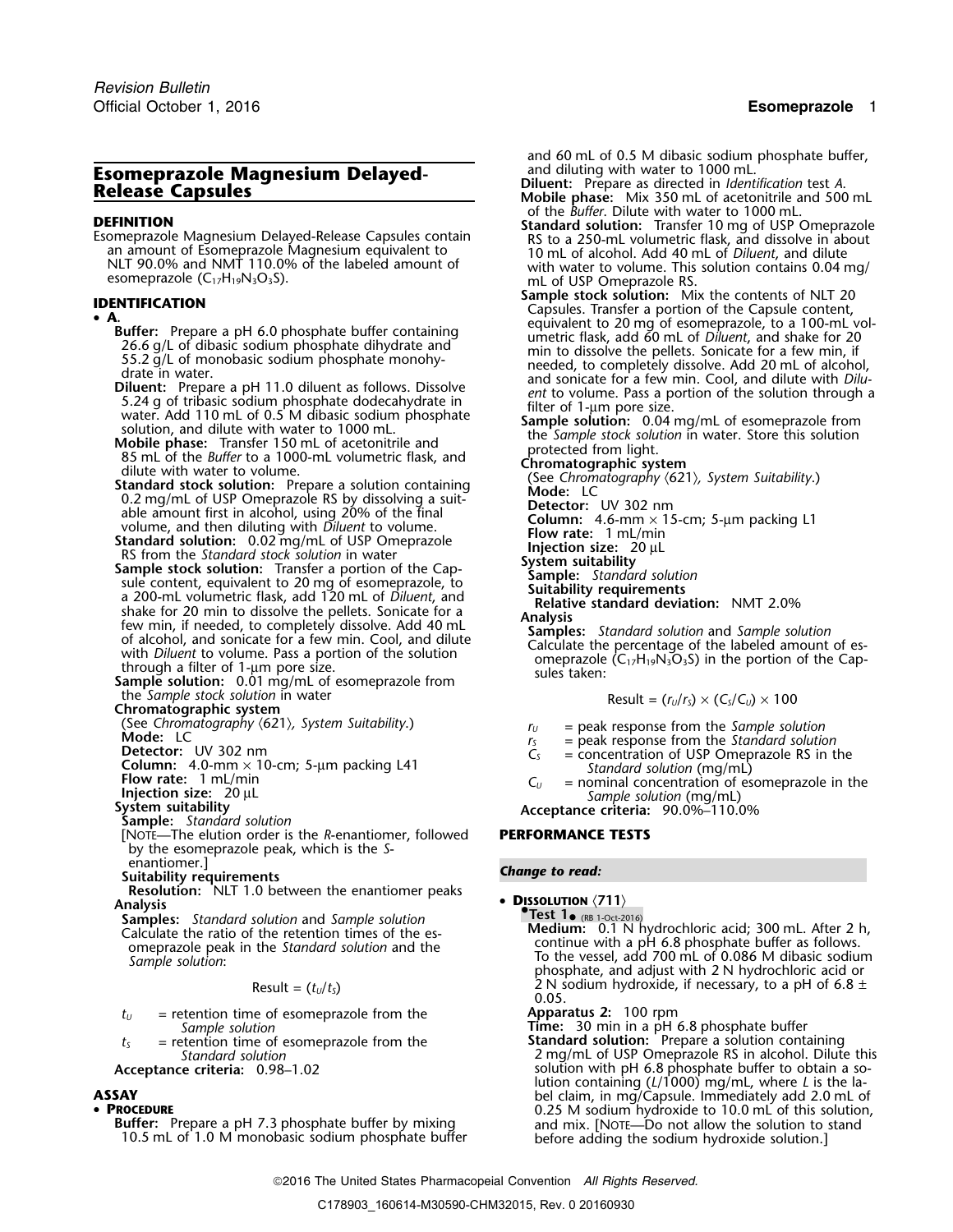**Sample solution:** After 30 min in pH 6.8 phosphate **Chromatographic system**<br>buffer, pass a portion of the solution under test (See Chromatography  $(62)$ ) through a suitable filter. Transfer 5.0 mL of the filtrate to a suitable glassware containing 1.0 mL of 0.25 M sodium hydroxide. Mix well. Protect from light.

**Buffer, Mobile phase, System suitability,** and **Chro- Column temperature:** 30° **matographic system:** Proceed as directed in the **Flow rate:** 1.5 mL/min *Assay*. **Injection volume:** 20 µL

**Samples:** *Standard solution* and *Sample solution* **Sample:** *Standard solution* Calculate the percentage of esomeprazole (C<sub>17</sub>H<sub>19</sub>N<sub>3</sub>O<sub>3</sub>S) dissolved:

Result =  $(r_U/r_S) \times (C_S/L) \times V \times 100$  Analysis

- 
- 
- 
- 
- *L* = label claim (mg/Capsule)<br>*V* = volume of *Medium*, 1000 mL

**Tolerances:** NLT 75% (*Q*) of the labeled amount of *Sample solution*<br>
esomeprazole (C<sub>17</sub>H<sub>19</sub>N<sub>3</sub>O<sub>3</sub>S) is dissolved.<br> *r<sub>s</sub>* = peak response of omeprazole from the

esomeprazole  $(C_{17}H_{19}N_3O_3S)$  is dissolved. <br>**Test 2:** If the product complies with this test, the *r<sub>s</sub>* = peak response of oution **Test 2:** If the product complies with this test, the *Standard solution C<sub>s</sub>* = *Concentration of USP Omeprazole RS in the Intermition C<sub>s</sub>* = *Concentration of USP Omeprazole RS in the* labeling indicates that the product meets USP Dissolution Test 2. *tion Test 2*.<br>**Acid resistance stage** example and the set of the standard solution (mg/mL) and **Standard solution** (mg/mL)

**Acid stage medium:** 0.1 N hydrochloric acid; *solution* 300 mL<br>**Apparatus 2:** 100 rpm **L L L** abel claim (mg/Capsule)<br>Calculate the percentage of the

**Solution A:** Prepare a 0.05 M ammonium acetate buffer pH 7.6 as follows. Dissolve 3.85 g of ammonium acetate in 1000 mL of water, and adjust with a

tions and re-equilibrate the system for 5 min.

| Table |  |  |
|-------|--|--|
|       |  |  |

| Time<br>(min) | <b>Solution A</b><br>(%) | <b>Solution B</b><br>(9) |
|---------------|--------------------------|--------------------------|
|               | 80                       |                          |
|               |                          |                          |
|               |                          |                          |
|               |                          |                          |

**Diluent:** Dissolve 7.6 g of sodium borate in about<br>
and caliom physphate, and adjust with 2N hydrochloric<br>
800 mL of water. Add 1.0 g of elected tisolotium,<br>
and adjust with 30% sodium hydroxide solution to a<br>
400 mL of

(See Chromatography ⟨621⟩*, System Suitability.*)<br>**Mode:** LC sodium Lictor: UV 302 nm<br>**Column:** 4.6-mm × 15-cm; 5-µm packing L7<br>Column temperature: 30° **System suitability**<br>**Sample:** Standard solution Tailing factor: NMT 2.0 **Relative standard deviation:** NMT 2.0% **Samples:** *Standard solution* and *Sample solution <sup>r</sup><sup>U</sup>* = peak response from the *Sample solution* Calculate the percentage, *T*, of the labeled amount

*r*<sub>S</sub> = peak response from the *Standard solution* **of esomeprazole (C<sub>17</sub>H<sub>19</sub>N<sub>3</sub>O<sub>3</sub>S) retained:** *C*<sub>S</sub> = concentration of the *Standard solution* 

(mg/mL) Result =  $(r_0/r_s) \times C_s \times D \times (1/l) \times 100$ 

- $v_U$  = peak response of esomeprazole from the *Sample solution*
- 
- 
- **Acid resistance stage** *D* = dilution factor used in preparing the *Sample*
- 

**Apparatus 2:** 100 rpm **Calculate the percentage of the labeled amount of Calculate the percentage of the labeled amount of**  $\sum_{n=1}^{\infty}$ esomeprazole (C<sub>17</sub>H<sub>19</sub>N<sub>3</sub>O<sub>3</sub>S) dissolved:

 $A =$  esomeprazole content as a percentage of the Solution B: Use acetonitrile.<br>**Solution B:** Use acetonitrile.<br>**Mobile phase:** See Table 1. Return to original condi-<br>**Mobile phase:** See Table 1. Return to original condi-<br>**T** = percentage of the labeled amount of

**Mobile phase:** See *Table 1*. Return to original condi-<br>tions and re-equilibrate the system for 5 min.<br>esomeprazole retained, as determined above

[NOTE—If *T* is greater than *A*, then consider the result

Tolerances: NMT 10% of the labeled amount of es-**Someprazole (C<sub>17</sub>H<sub>19</sub>N<sub>3</sub>O<sub>3</sub>S) is dissolved.** 

### **(min) (%) (%) Buffer stage**

- Buffer stage medium: pH 6.8 phosphate buffer. Pro-<sup>5</sup> <sup>77</sup> <sup>23</sup> ceed as directed in *Acid resistance stage* with a new set of Capsules. After 2 h with *Acid stage medium*, continue with a pH 6.8 phosphate buffer as follows. To the vessel, add 700 mL of 0.086 M dibasic so-<br>dium phosphate, and adjust with 2 N hydrochloric acid or 2 N sodium
- 

- 
- 
- 
-